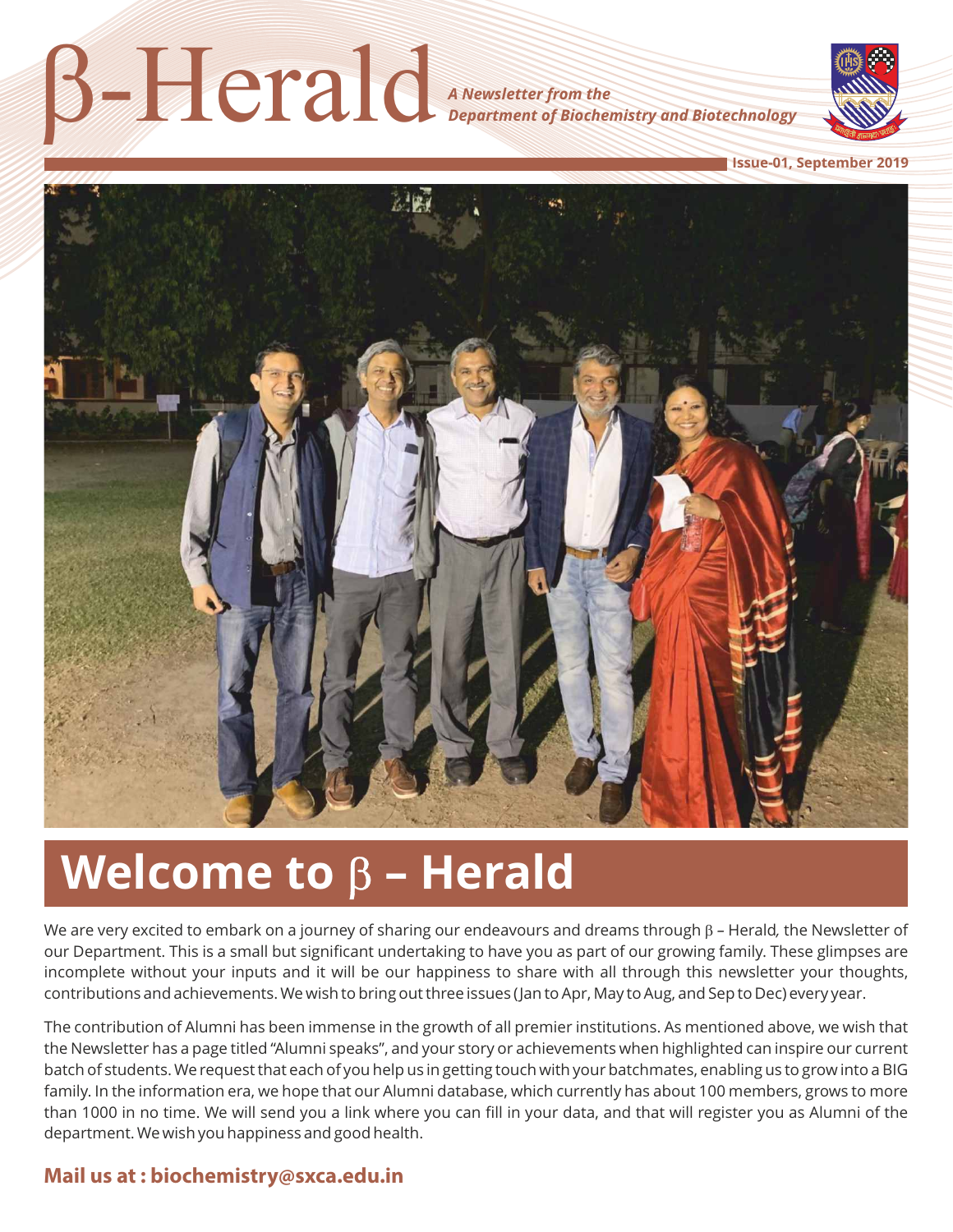# **The department organized an International Conference on 'Present Day Biology: A Bastion for Social and Sustainable Development' on January 04 – 05, 2019**



The two days conference was an eclectic composition of Invited Talks, Oral and Poster Presentations covering the relevance of Present Day Biology in various sectors of the society ranging from education to health to environment to industry.

The programme was inaugurated by respected and dear Chief Guest, Dr. Shailesh Shah, the former Head of the Department of Biochemistry, St. Xavier's College. He voiced his thoughts on Biotechnological Parks, Fundamentals of Biological System, Biochemistry stands at the top in the pyramid of biology, Interventions of nutrition and agriculture, Application of science for remedy of present and future issues, Efforts to tackle malnutrition problem by government, NGOs and different firms and to this biochemistry plays an important role, Mid-day meal programme by government to improve health, Trienzyme technology to detect diabetes, and Bioengineering at molecular level to study various pathways to eradicate diseases. He encouraged staff and students of the department of Biochemistry-Biotechnology to organise many more seminars dealing with the current trends and advances in the field in the coming days.

The Key Note address was given by Dr Taslim Arif Saiyed, CEO and Director of C-CAMP, NCBS, Bangalore. Dr Taslim Arif Saiyed spoke elaborately on the Ecosystem for fostering cutting-edge lifescience/healthcare innovation, Bio Innovation Accelerator, Biotech Ignition grant partnership, Validation of HIV-NET and CD80/86 based HIV therapeutic intervention, Mechanism of action: NET CD80/86 interaction based HIV immune evasion, Liver biopsy device, Non fucosylated therapeutic Antibodies for better efficiency of antibody dependent cell cytotoxicity.

The brightest spots of this conference was when several of our alumni, who we called as invited speakers delivered talks.

# **Alumni Meet (**b**-lumini)**

The first  $\beta$ -lumini Meet was held on the evening of 05 January 2019, a beginning to a lovely association. The numbers were few but the belonging was strong.

At the meet, the  $\beta$ -lumini Association was officiated and as a consensus, Anupam Joshi was nominated the President and Kinjal Shah was nominated the Secretary. Kinjal Shah was instrumental in making the evening happen. He coordinated with the students of the department to recreate a lot of memories through memes and slogans. He reached out to many of our past students to invite them to the gathering. Words are not enough to thank him.

We wish that more of you join us every year during the first week of January in the  $\beta$ -lumini meet. To have you come back to the college is a happiness that we cannot define, but we envisage to see generations mingling together as a family.

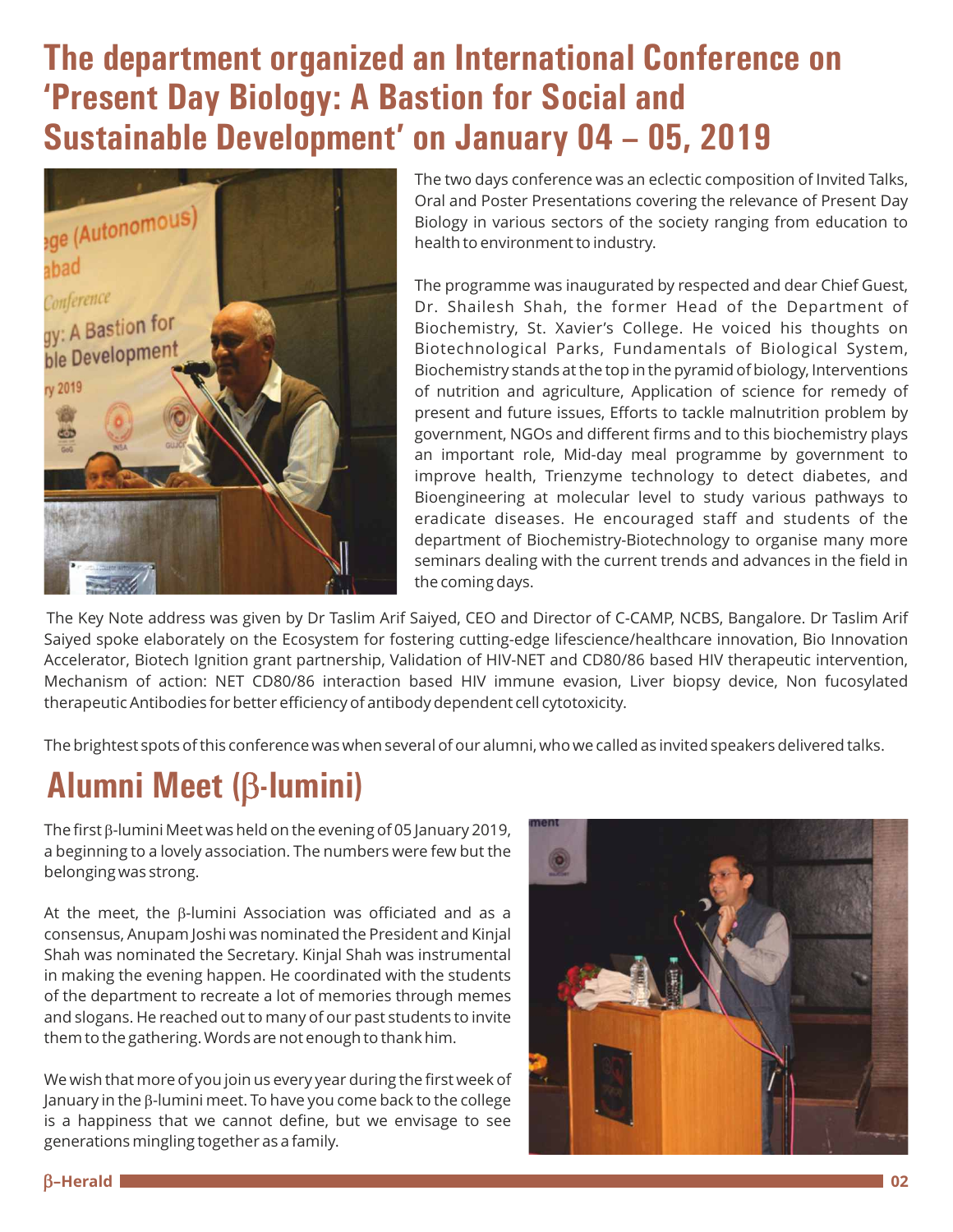# **Annual Science Fest BiocalyX**



biocalyX, initiated in 2016 by the department is a Biosciences fest organized by our students for UG and PG students across the state to nurture the spirit of science and healthy competition. Every year the fest has a theme. This year the theme was on Neurosciences and was conducted on July 06 2019 with participants coming from as far as Surat and Rajkot too.

The events comprised Poster Presentation, Bioquiz, Crossword (Decoding the Conundrum), and On the Spot Painting (Sciencescape) on the theme. Every year, a new event has been included, with Sciencescape being a new entry this year. This event is a platform not only for knowledge sharing and enthusing the brains to think, but also to inculcate the spirit of volunteerism in the students. Thus, amalgamating academics with management.



The event began with a talk by Dr. Amee Nair from Nirma University who shared her experiences on the nuances of neurobiology and associated research. Her talk pitched the importance of understanding how neural networks coordinate with other systems of the body to make a perfect balance.



The student owned simulated entrepreneurship unit continues to be a feather in the cap of the department as an example of experiential learning.

The vocational biotechnology students now function from a lab of the department rechristened as In-Xitu. They continue to offer workshops to school and college students.



Dr Hyacinth Highland and Dr Linz Buoy George, Department of Zoology, Gujarat University have been our support system, and we cannot thank them enough for being part of each of our biocalyX event, encouraging the students to think out of the box and original. BiocalyX, thus has reserved a permanent place in the academic calendar of the department.

#### **Student Entrepreneurship Training**





On 20 July 2019, they conducted a workshop on Plant Tissue Culture and another one on Molecular Biology on 31 August 2019. It is heartening to see them conduct these workshops with conviction and spirit of sharing scientific knowledge.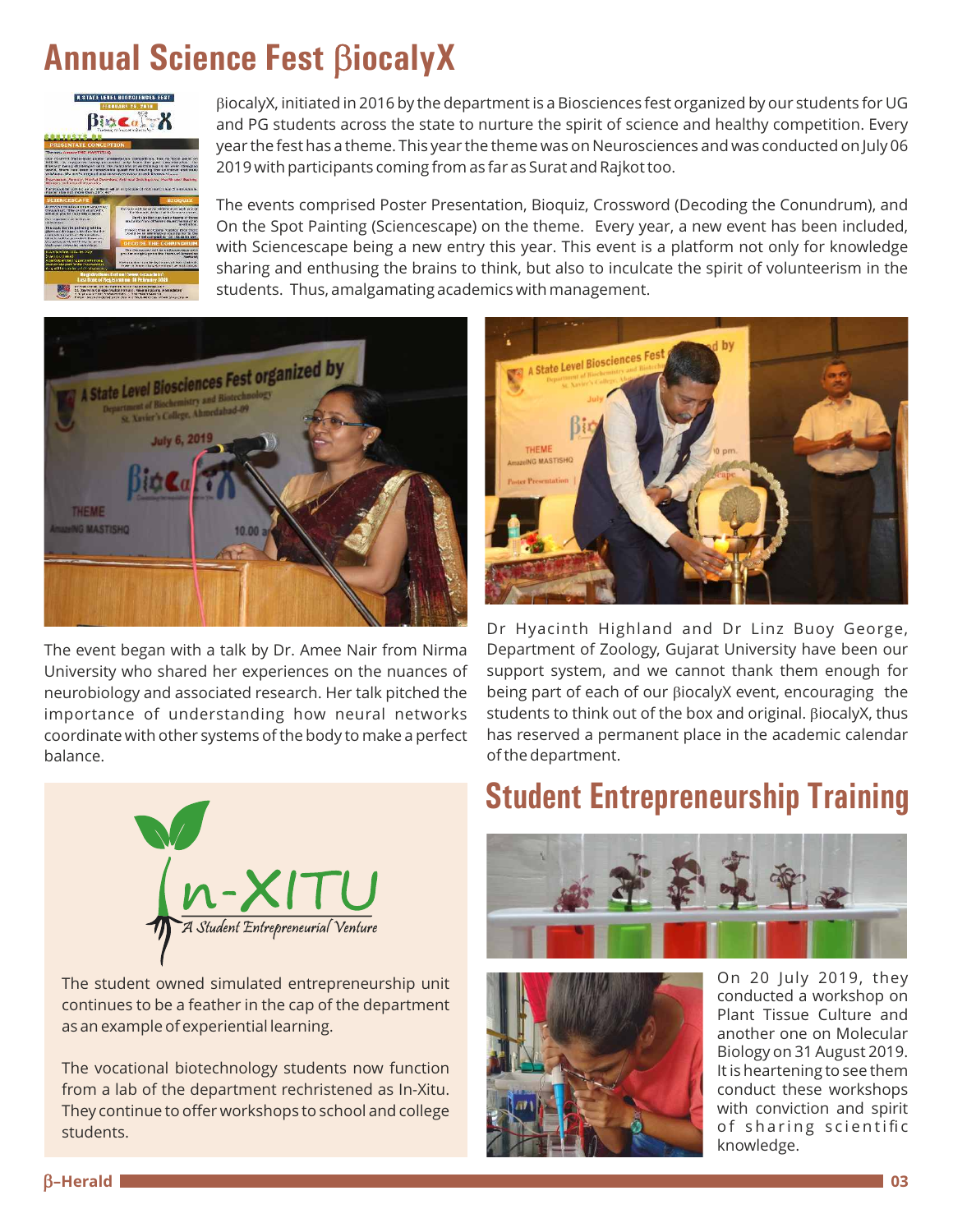# b**-HeliX Colloquium Talks**



Several talks by experts from different institutions and industries are organized during an academic session. So far in this semester, two talks have been arranged.

On 13 July 2019, Mr. Vishal Unadkat of Kashiv Biosciences Ltd enlightened all our students with a detailed account of Drug Discovery. He dealt on the nuances of developing a drug from formulation to trials, production, safety analysis and marketing.

The second colloquium was on July 16 2019. Ms. Radhi Shah, a patent agent and consultant, simplified legal literature on patents through her articulation on cases that she has handled. She quenched the curiosity in the students, especially regarding what can be patented. The patent rights and procedures being different for different countries defined limits and permissiveness of the process. The talk definitely opened up an area of interest for students and also gave a subtle message….. "Ideas in one's mind have no patent value. Rather they must be expressed or put to practice."



# **Student Research**



One of the best practices ingrained in our system from 1987 is the research culture. Every year 5-10 students are selected for the undergraduate research programme. This experiential learning has not only strengthened the student – teacher bonding, but has also been a learning module wherein students inculcate a skill set that helps them to gain self confidence and an understanding of ones own strengths. This year on July 21 2019, ten of our students received prizes, medals and certificates on successful competition of their research projects. Abstracts of all research projects were compiled and published this year, recognizing their efforts and zeal.

#### **Departmental Extension Endeavours**





The department over the years has been involved in several social extension projects, which include projects on nutrition in slums, sanitation etc. This academic session too, the department has explored several possibilities of social extension work. On June 30, we visited an educational set up in Dharampur, which has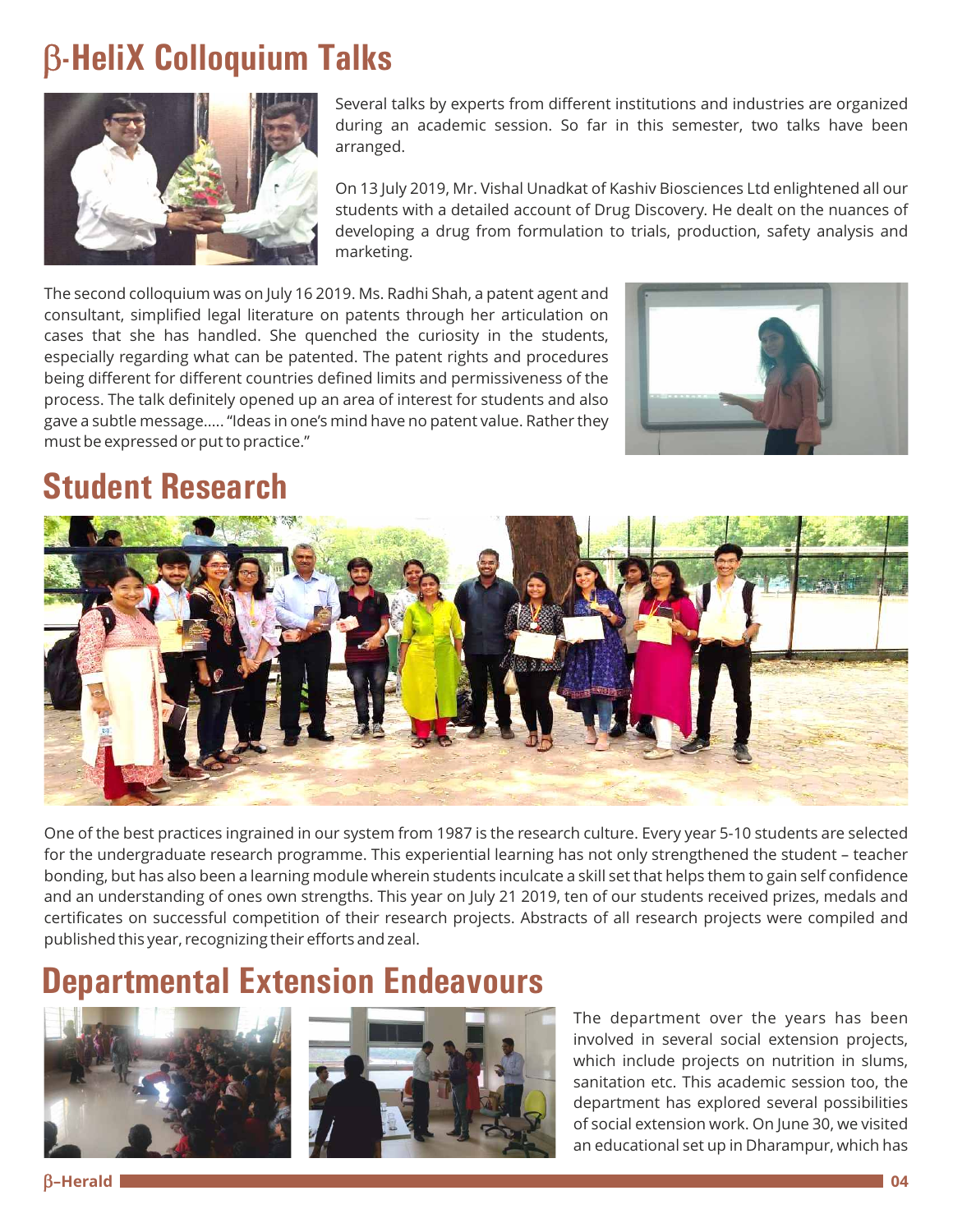taken strides to educate the first generation of the villages surrounding the institution. Research collaborations and student internships/ exchange programmes are possible outcomes of this visit.

On July 13 2019, faculty and students visited a school in Bavla to explore possibilities of experiential learning. The school kids showcased their talents and they were happy to interact with our students. The teachers there appealed that just visiting them once in a while will give their students opportunity to communicate and converse.

# **Experiential Learning**



The MSc Semester III Biochemistry and Biotechnology students accompanied by our faculty members, Nandini Ghosh and Yogesh Baravalia visited a nutraceutical manufacturing unit. The visit was a great learning as every phase of manufacturing was shown. The essence of GLP was highlighted in the manufacturing sector. One of the students after the visit reflected that he could now envisage having a unit of his. *That indeed says a lot!*

#### **Parent - Teachers Interaction**

In a first of its kind, the department held an interactive session on June 23 2019 with parents of the newly inducted students in the department. This initiative was taken to address the apprehensions in the stake holders of the policies and systems in the institution and the department. Parents were highly appreciative of this session and felt more responsible and comfortable with their kid's choice of subject.



#### **Infrastructure Development**





Animal Cell Culture Facility has now been established in the college with partial funding from CPE grant. A long cherished dream of the department, the setting up of this laboratory will enable research based on cell culture, and *C.elegans.* The department is in the process of signing an MoU with other institutions and initiating contract research. Shital Doshi who is in charge of this laboratory is very enthusiastic and has encouraged several MSc students to undertake dissertation projects based on cell culture and *C.elegans*. The lab is equipped with a biosafety cabinet, inverted microscope, laminar flow chamber and  $CO<sub>2</sub>$ incubator, besides other regular equipments.

The department hopes to build an endowment fund to enable good research and investment in equipments to make it a centre of excellence for quality education. To fulfill this vision, the department will have to sketch out a road map.

*The saying goes…"Well begun is half done".* Let us hope to begin well!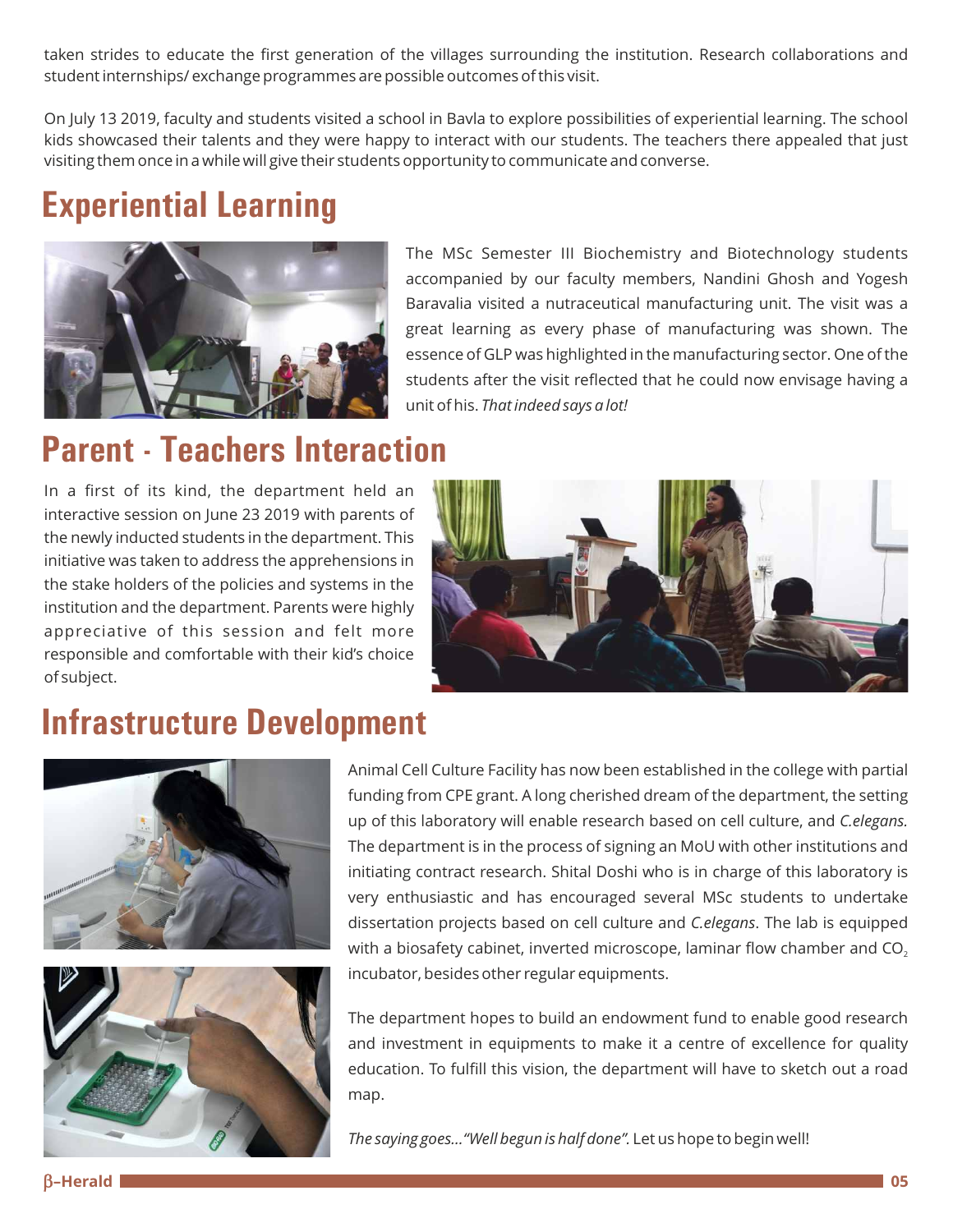# **ICT in Teaching Learning**



Continuous assessment as a mode of evaluation has become an integral examination system of the college. ICT enabled learning and evaluation is being promoted all across the country. Online courses, such as in Swayam portal, is also being encouraged with the vision that a student could take a course offered by IIT or IIM faculties.

The department has adopted several new methods of evaluation including MOODLE based evaluation. MOODLE has features enabling

interactive discussion, quizzes, uploading study materials etc. The faculty and students are gradually beginning to get familiar with the system despite all the teething problems. Several training sessions have been conducted for the faculty to enable them to use MOODLE.

#### **Faculty Corner**



Sebastian delivered a talk in a NAAC sponsored National seminar on 'Pursuit of Excellence: The NAAC view' where he spoke on 'A paradigmatic shift in the process of learning, teaching and evaluation'. Sebastian was invited to be in the peer team appointed by Xavier Board to evaluate colleges in the counrty.



Fr Suresh Antony obtained his PhD from MS University Baroda in Biochemistry. He worked on Biochemical changes in *Jatrohpa curcas* L seeds on storage under the able guidance of Dr Puspa Robin. Fr Suresh has joined the department as a full time faculty from this semester.

As part of skill development and equipping oneself with the upto date technical skill in molecular biology, Priya Vijayan participated in a 5 day workshop on Advanced Molecular Biology Techniques and B i o i n f o r m a t i c s ' organised at ACTREC, Mumbai. The workshop focused on cloning, PCR, Bioinformatics analysis apart from cancer genomics. We are hopeful that more of us will benefit from such workshops.



Dhaval Patel (Junior Research Fellow, GSBTM funded project in the department), along with three MSc students, Jignesh Prajapati, Rajvi Panchal and Arwa Gheewala gave oral presentations at Biospectrum 2019 held at University of Engineering and Management, Kolkata on 13 – 14 August 2019. Their respective papers have been considered for publication (Taylor and Francis) in the Proceedings of the Conference.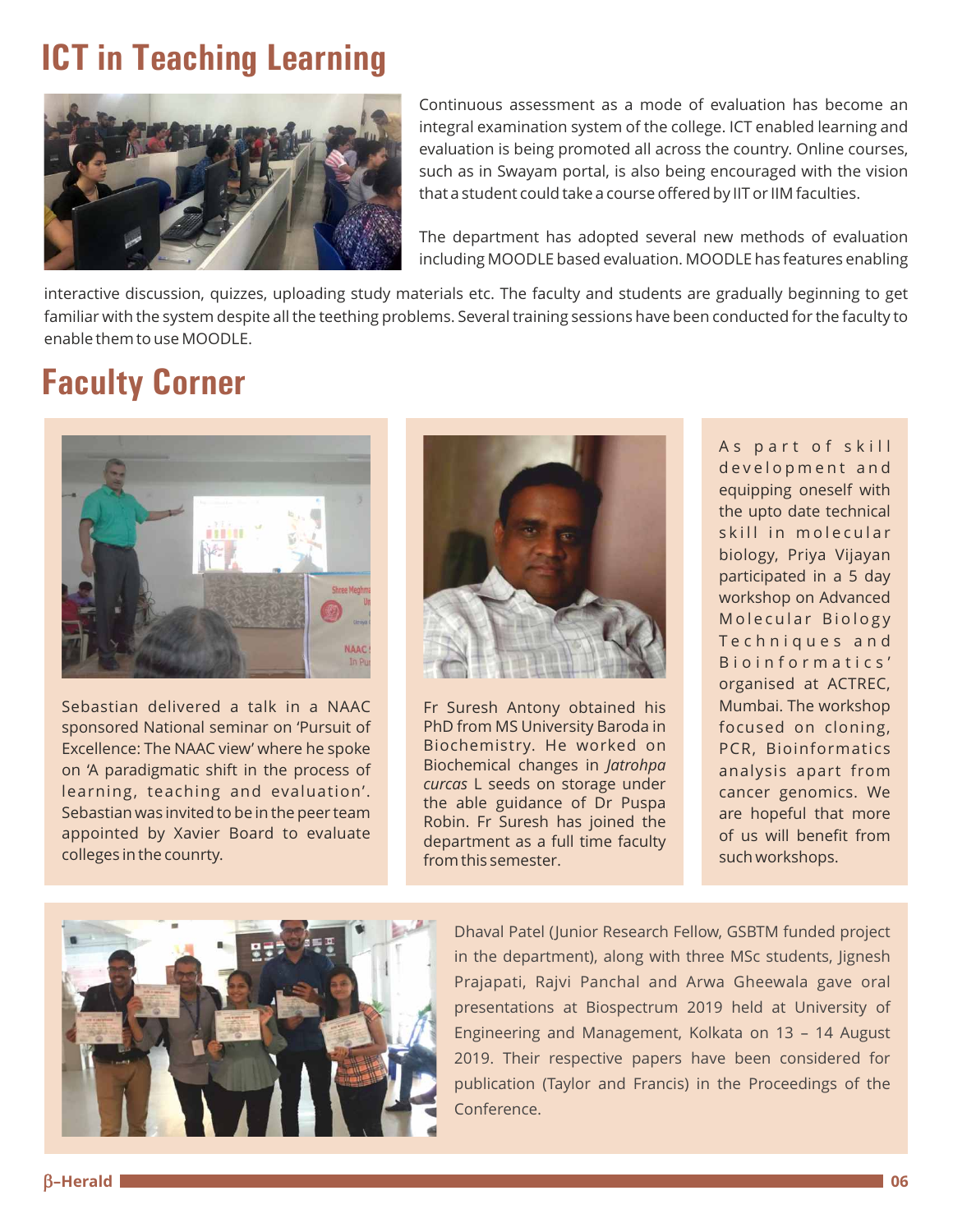

Sonal Thakur, is to register under Dr. Shivangi Mathur for her PhD. Her research will comprise establishing a bacterial consortia to degrade polyethylene and polystyrene and a plausible means of cloning alk B gene into *E.coli* and assess its potential of degrading plastic.



Young at the age of 60, Bipin Bhai retired from College on June 15 2019. His contribution to the department in his 35 years of service, is an inspiration to youngsters. His discipline, commitment and his untiring spirit of ensuring that the department functions at its best is something that we all are very inspired by. We wish him the best in his sojourn hereafter. We miss his hospitality and involvement in the department.

Nandini Ghosh and Sreejith Nair attended the Biotechnology Ignition Grant (BIG) Awareness Programme held at PERD on 10.07.2019. The Biotechnology Ignition Grant (BIG) scheme of the Biotechnology Industry Research Assistance Council (BIRAC), Government of India is a scheme that enables technology innovators and entrepreneurs to pursue, establish and validate proof of concept (POC) a technology idea by providing funding for establishment and validation of POC, with the purpose of advancing a technological innovation, including support for

high-risk technology with promise of marketable potential for eventual commercialization / implementation, licensing, setting up start-up companies or assisting the company to raise investments.

# **Newly Inducted Faculty**

The New Members of our Biochemistry-Biotechnology Family.

**Top Row**

(From Left to Right): Fr Suresh Antony, Yogesh Baravalia, Sreejith Nair and Kairavi Bhatt

**Middle Row**  (From Left to Right): Avni Divatia, Priyashi Rao and Kinjal Bhatt

**Bottom Row** Srishti Chhabaria, Priya Vijayan, Jalpa Patel and Nilam Vaghasiya